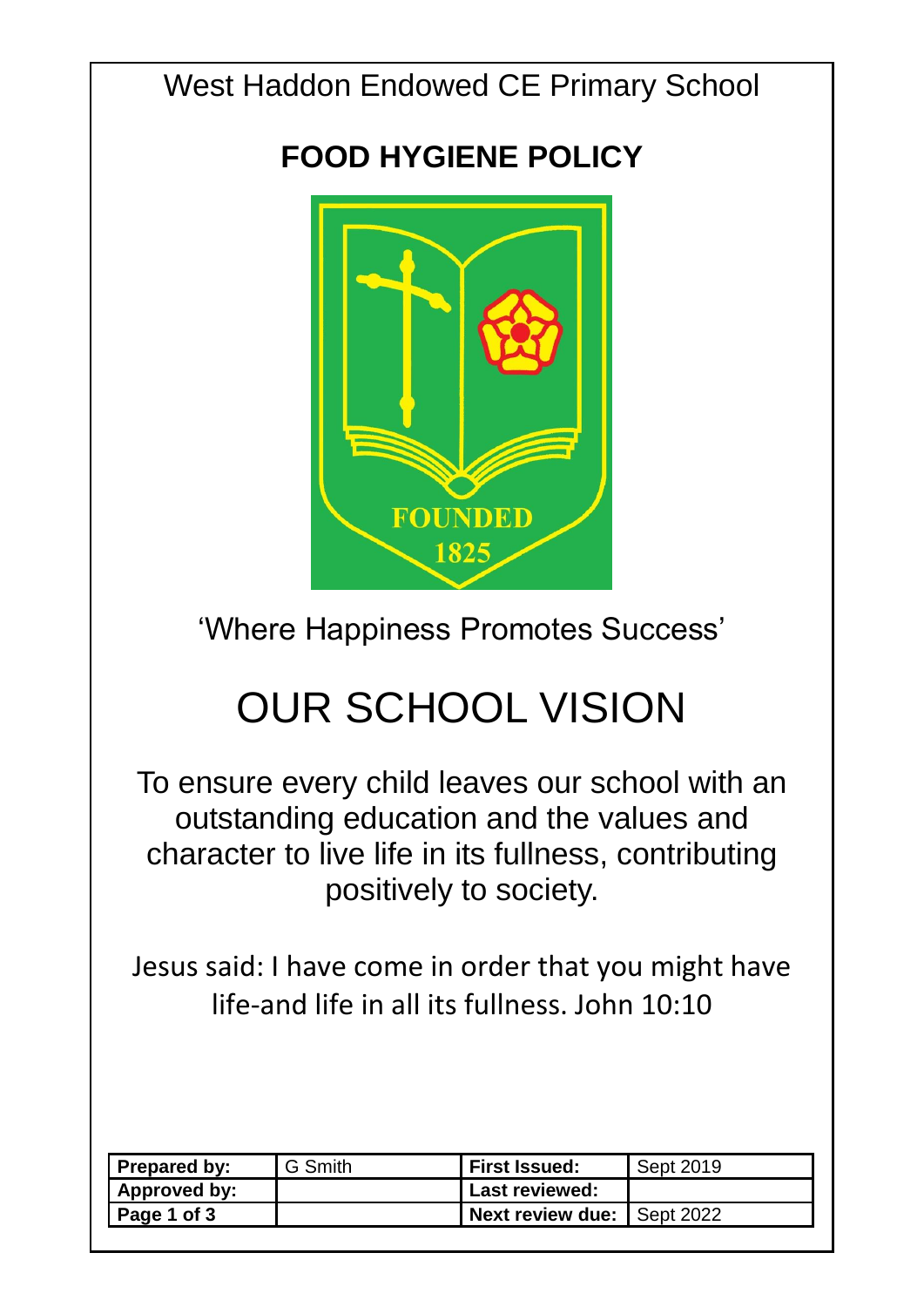#### **Policy statement**

We provide and/or serve food for children on the following basis:

- **Snacks**
- Packed lunches.
- Cooking activities.

We maintain the highest possible food hygiene standards with regard to the purchase, storage, preparation and serving of food.

We are registered as a food provider with the local authority Environmental Health Department.

### **Procedures**

- Our staff with responsibility for food preparation understand the principles of Hazard Analysis and Critical Control Point (HACCP) as it applies to our setting. This is set out in Safer Food, Better Business for Caterers (Food Standards Agency 2011). The basis for this is risk assessment of the purchase, storage, preparation and serving of food to prevent growth of bacteria and food contamination.
	- **-** All our staff who are involved in the preparation and handling of food have received training in food hygiene.
	- **-** We use reliable suppliers for the food we purchase.
	- **-** Food is stored at correct temperatures and is checked to ensure it is in-date and not subject to contamination by pests, rodents or mould.
	- **-** Packed lunches are stored in a cool place; un-refrigerated food is served to children within 4 hours of preparation at home.
	- **-** Food preparation areas are cleaned before and after use.
	- **-** There are separate facilities for hand-washing and for washing-up.
	- **-** All surfaces are clean and non-porous.
	- **-** All utensils, crockery etc. are clean and stored appropriately.
	- **-** Waste food is disposed of daily.
- Cleaning materials and other dangerous materials are stored out of children's reach.
- Children do not have unsupervised access to the kitchen.
- When children take part in cooking activities, they:
	- **-** are supervised at all times;
	- **-** understand the importance of hand-washing and simple hygiene rules;
	- **-** are kept away from hot surfaces and hot water; and

|--|